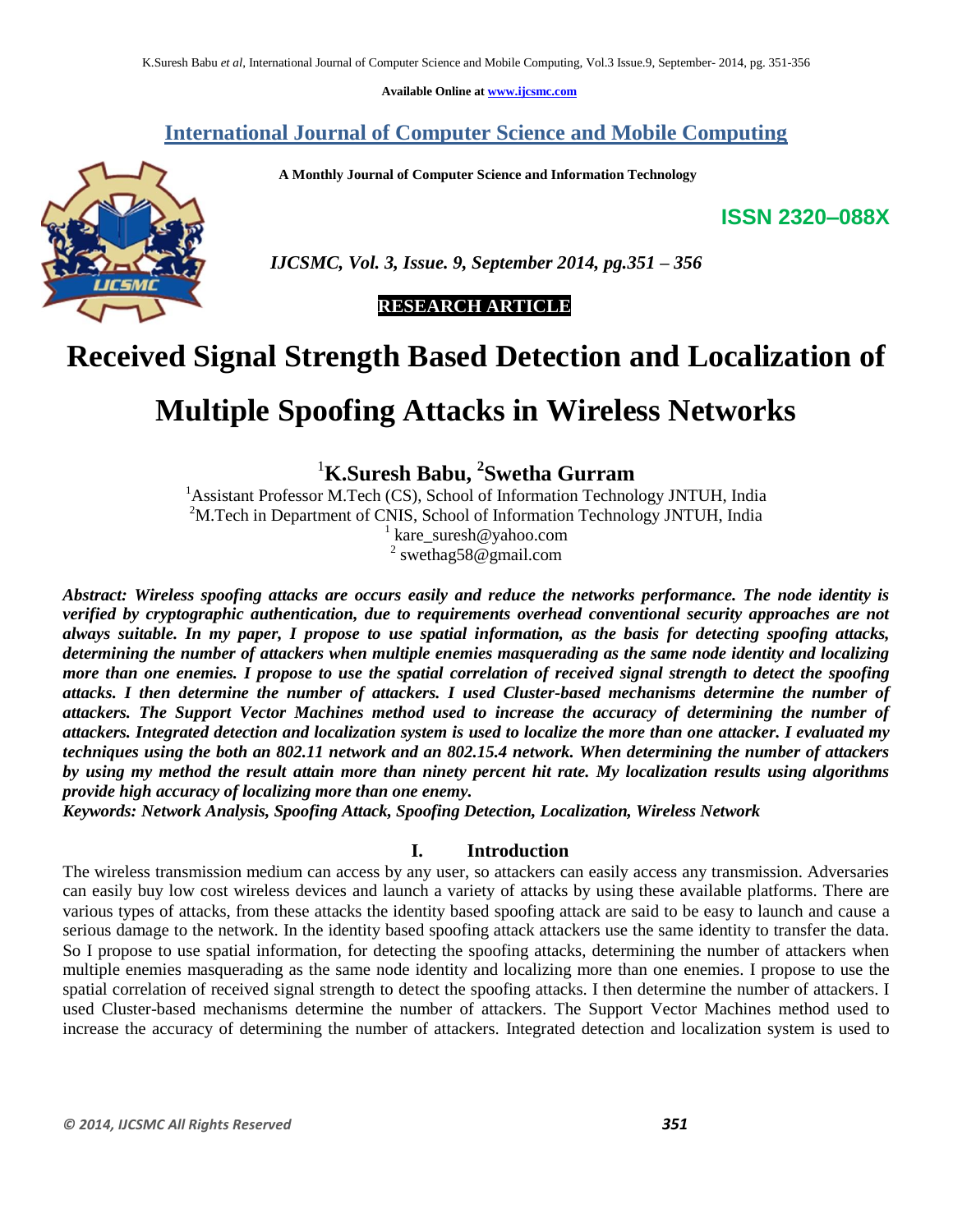localize the more than one attacker. To use the received signal strength based spatial correlation, a physical property present in the wireless node that is difficult to falsify and they are not depends on cryptography for detecting spoofing attacks. I concerned with attackers, they have different locations than legitimate wireless nodes, and spatial information is used to detect spoofing attacks that has a power to not only detect the presence of the attacks but also localize the attackers. In the existing system the cryptographic method needs reliable key distribution, management, and maintenance. It is not always possible to apply these methods because of its infrastructural and management overhead. In the existing system, cryptographic method node are said to be easily attacked, which is a serious matter. The wireless nodes are said to be easily accessible, by allowing their memory. The memory is said to be scanned by the attackers. Cryptographic method only protects the data frames. In the proposed system, to detect the attacks on wireless localization, proposed to use the direction of arrived and received signal strength of the signals to localize adversaries. In my work, I choose a group of algorithms based on RSS to perform the work of localizing more than one attacker and calculate the performance in the terms accuracy of localization.

### **II. Related Work**

In the existing system the cryptographic method needs reliable key distribution, management, and maintenance. It is not always possible to apply these methods because of its infrastructural and management overhead. In the existing system, cryptographic method node are said to be easily attacked, which is a serious matter. The wireless nodes are said to be easily accessible, by allowing their memory. The memory is said to be scanned by the attackers. Cryptographic method only protects the data frames. F. Ferreri, M. Bernaschi, and L. Valcamonici, "Access Points Vulnerabilities to Dos Attacks in 802.11 Networks," 2004. From this paper I identified the Spoofing attacks can further facilitate a variety of traffic injection attacks. In this they describe possible denial of service attacks to infrastructure wireless 802.11 networks. The results show that serious vulnerabilities exist in different access points can easily hinder any legitimate communication within a basic service set. D. Faria and D. Cheriton, "Detecting Identity-Based Attacks in Wireless Networks Using Signal prints", Sept. 2006. From this paper I found a broad survey of possible spoofing attacks, such as network resource utilization attack and denial-of-service attack. Wireless networks are vulnerable to many identity-based attacks in which a malicious device uses forged MAC addresses to masquerade as a specific client. In this paper a transmitting device can be robustly identified by its signal print. Signal prints can be defeated, such as by the use of multiple synchronized direction antennas, these situations present a challenge for an intruder. B. Wu, J. Wu, E. Fernandez, and S. Magliveras, "Secure and Efficient Key Management in Mobile Ad Hoc Networks," 2005. From this paper I found a most existing approaches to address potential spoofing attacks employ cryptographic schemes and the disadvantages of cryptographic schemes. They propose a secure and efficient key management (SEKM) framework for mobile adhoc network. SEKM builds a public key infrastructure (PKI) by applying a secret sharing scheme. In fact any cryptographic means is ineffective if its key management is weak. Key management is also a central aspect for security in the mobile adhoc network. P. Bahl and V.N. Padmanabhan, "RADAR: An in-Building RF-Based User Location and Tracking System," 2000. From this paper I identified that using RSS is an attractive approach because it can reuse the existing wireless infrastructure and is highly correlated with physical locations. Dealing with ranging methodology,

range based mechanisms involve distance estimation to landmarks using the measurement of various physical properties such as RSS.

## **III. Proposed Method and Its Advantages**

In the proposed system, to detect the attacks on wireless localization, proposed to use the direction of arrived and received signal strength of the signals to localize adversaries. In my work, I choose a group of algorithms based on RSS to perform the work of localizing more than one attackers. The Proposed system can be moduled as following:

- Network Analysis
- Spoofing Attack
- Attack Detection
- Localization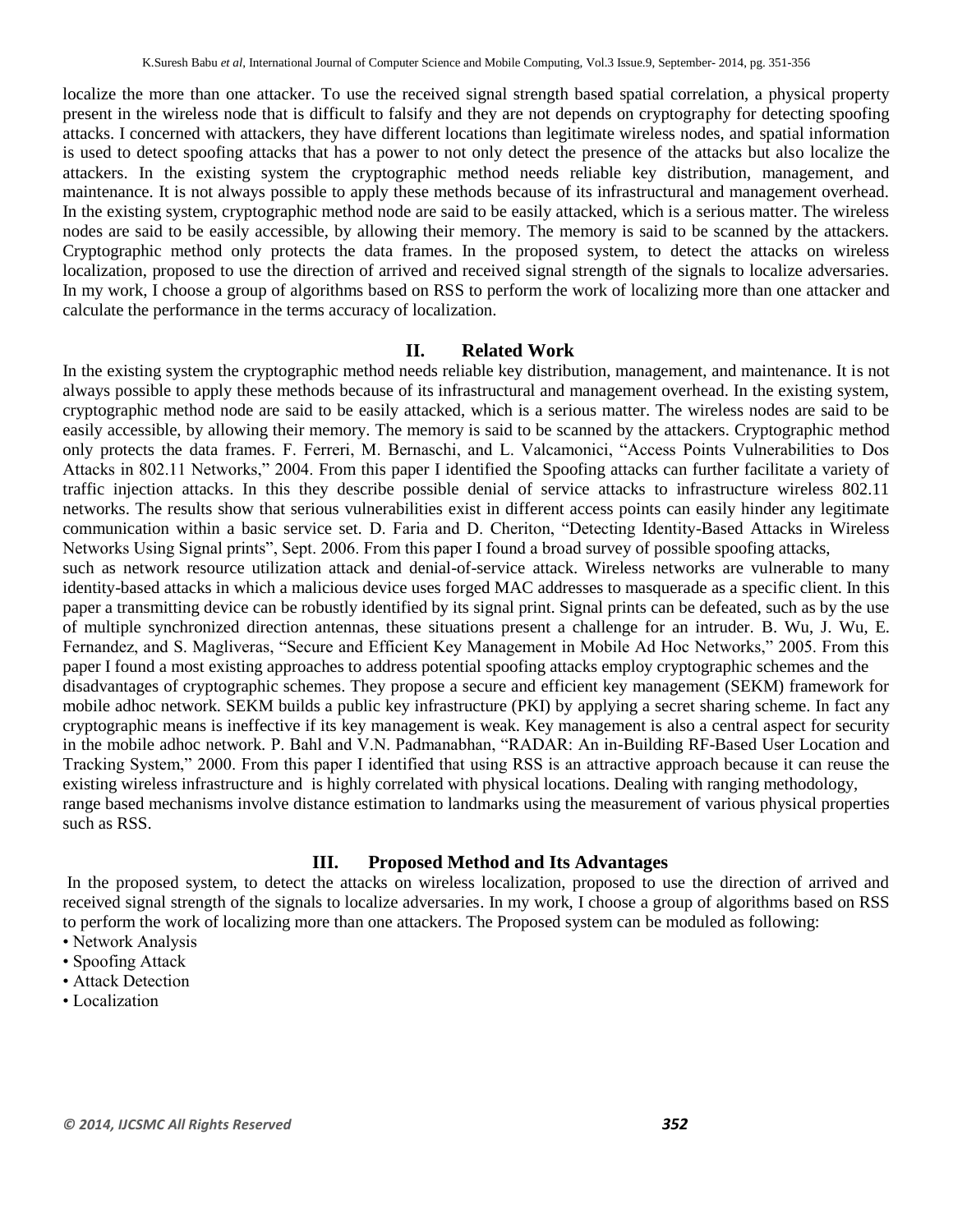#### 1. Network Analysis

The proposed system is initiated with a fixed-length walk from the node. This walk should be long enough to ensure that the visited peers represent a close sample from the underlying stationary distribution. I then retrieve certain information from the visited peers, such as the system details and process details. It acting as source for the network .In sender used to create sends the request and received the response and destination used to receive the request and send the response for the source.



Fig. 1: Network Analysis

#### 2. Spoofing Attacks

Spoofing attacks are easy to launch and can cause damage to the performance of a network. In an 802.11 network, it is easy for an attacker to collect a MAC address during passive monitoring and then attacker modify the MAC address by simply issuing an If config command to masquerade as another device. In the proposed system the frames like data, management, control are said to be protected. In the existing security techniques like Wired Equivalent Privacy, WiFi Protected Access, or 802.11i, such techniques can only protect the data frames, an attacker can spoof management or control frames to cause impact on networks.



Fig. 2: Spoofing Attack

#### 3. Attack Detection

In the attack detection instead of cryptographic based method, My work is new because none of the existing work can determine the number of attackers when there are more than one enemies masquerading as the same identity. The spatial correlation of RSS is used to detect the attack. The cluster based mechanism is used to detect the number of attackers. This mechanism is said to be improved by the support vector machine. That is the SVM is used to improve the accuracy of determining the number of attackers.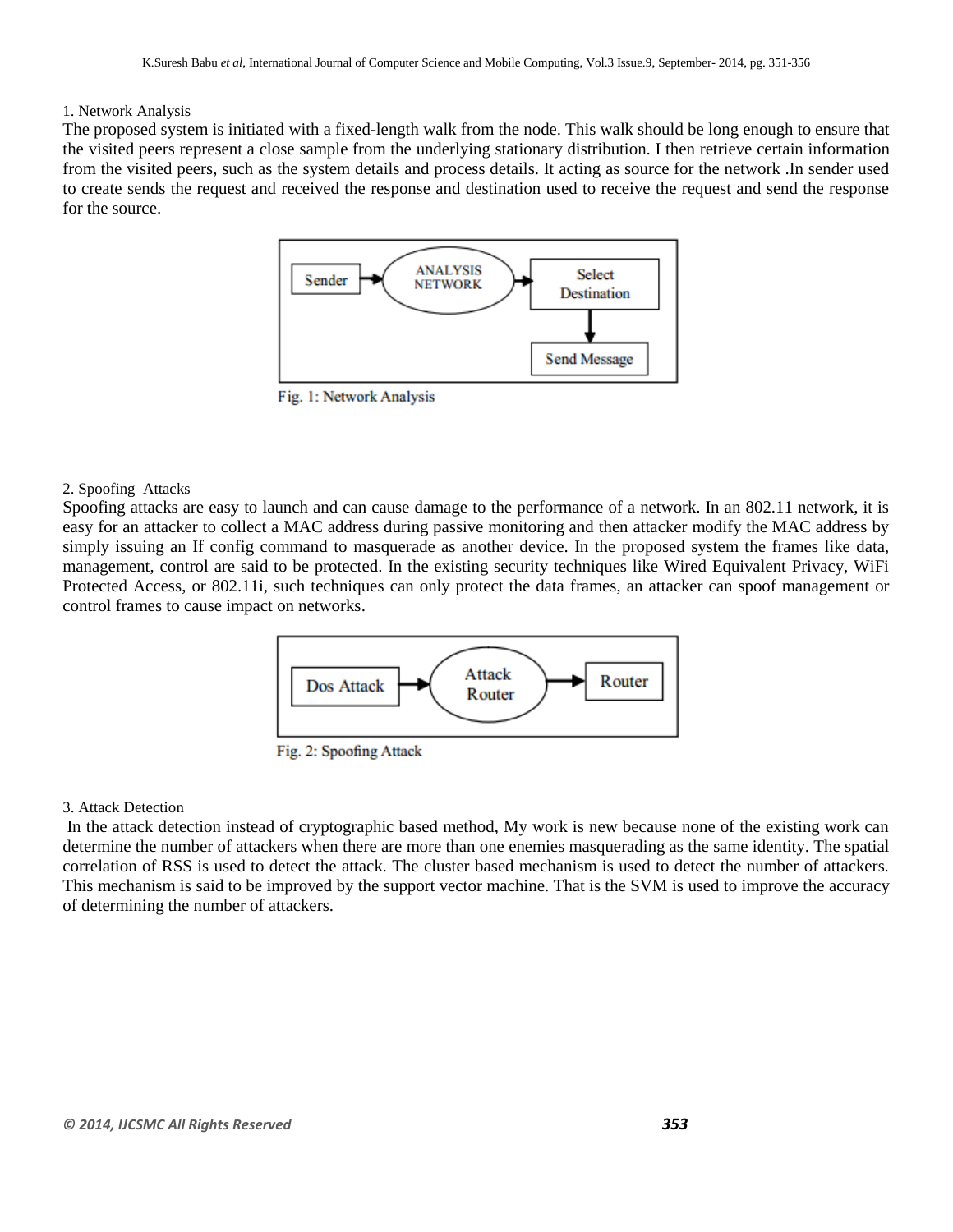

Fig. 3: Attack Detection

#### 4. Localization

The proposed approach can correctly localize more than one enemies even the transmission power levels of the attackers varies. Algorithm used for a localization are area based probability and RADAR gridded algorithms. Localization estimation using RSS which are about 15 feet. When the nodes are less than 15 feet apart, they have a high likelihood of generating similar RSS readings, and thus the spoofing detection rate falls below 90 percent, but still greater than 70 percent. When spoof moves closer to the attacker also increases the probability to expose itself, now the detection rate goes to 100 percent. When the spoofing node is about 45-50 feet away from the original node. The detection rate is said to be lesser.



#### 5. Performance Evaluation

This graph shows the packet delivery ratio. The packet delivery ratio graph consists of time as X axis and delivery ratio as a Y axis. In existing system, when the time is increases the delivery ratio is said to be reduces. In the proposed system, when the time is increases the delivery ratio is also said to be increases. So in the proposed system the delivery of the packet is said to be faster and higher than the existing system.



Fig. 5: Packet Delivery Ratio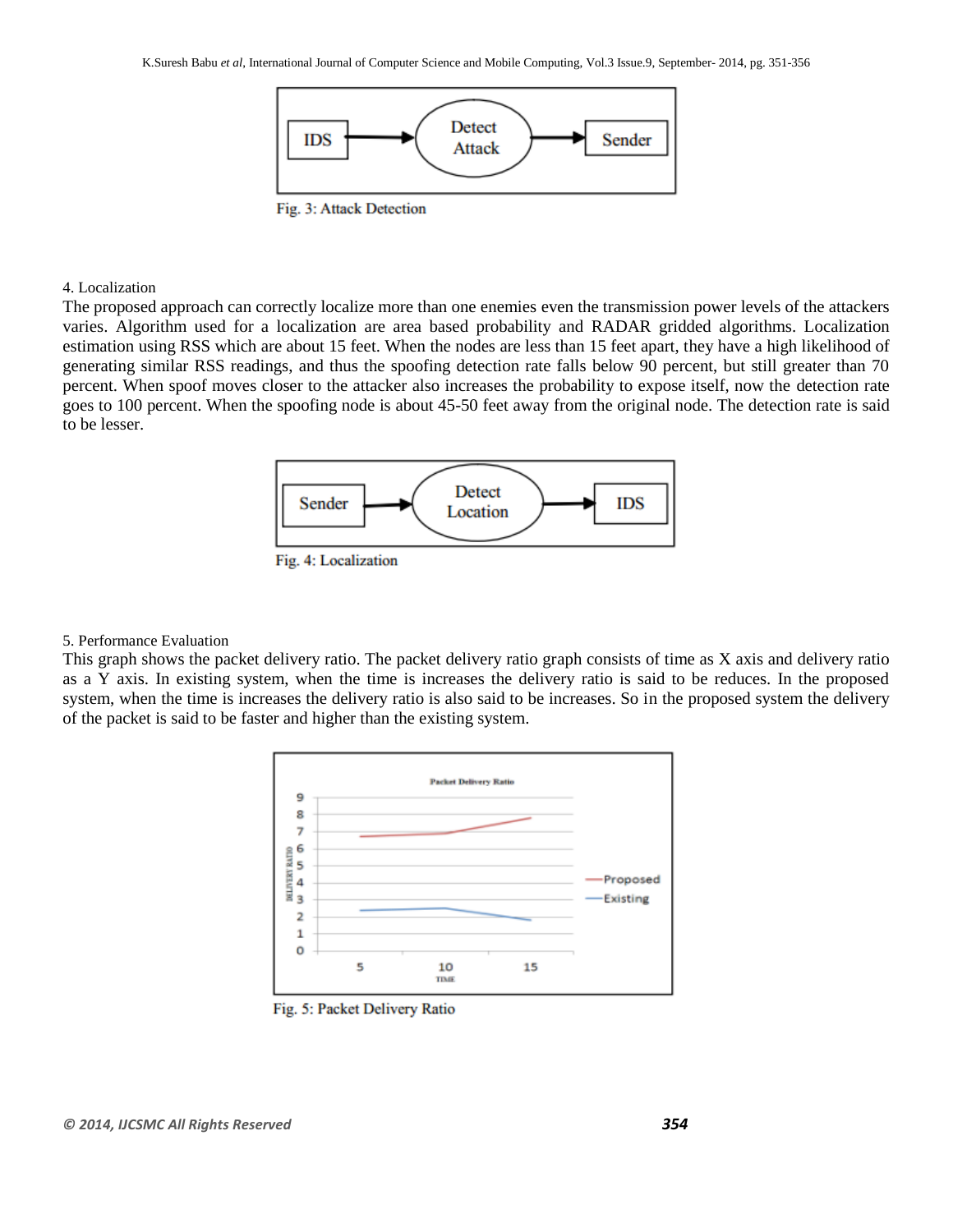This graph shows the security performance. The security graph consists of time as X axis and security value as a Y axis. In existing system, when the time increases the security is said to be decreases. In the proposed system, when the time increases the security is also said to be increases. So in proposed system the data is said to be well secured than the existing system.



Fig. 6: Security

# **IV. CONCLUSION**

The proposed approach used a RSS based spatial correlation, a physical property presented with the wireless device that is said to be difficult to falsify and they are not depends on the cryptography method for attacks detection in WSN. For attack detection I proposed an analysis of using the spatial correlation of Received Signal Strength. I evaluate the test depends on the cluster analysis of Received Signal Strength. I can detect attacks, the number of enemies and I can localize any number of attackers even in different transmission levels and remove the attackers using my approach integrated detection and localization of multiple spoofing attackers in WSN.

### **References:**

[1] F. Ferreri, M. Bernaschi, and L. Valcamonici "Access Points Vulnerabilities to Dos Attacks in 802.11 Networks," Proc. IEEE Wireless Comm. and Networking Conf., 2004.

[2] D. Faria and D. Cheriton, "Detecting Identity-Based Attacks in Wireless Networks Using Signal prints," Proc. ACM Workshop Wireless Security (WiSe), Sept. 2006.

[3] B. Wu, J. Wu, E. Fernandez, and S. Magliveras, "Secure and Efficient Key Management in Mobile Ad Hoc networks," Proc. IEEE Int'l Parallel and Distributed Processing Symp. (IPDPS), 2005.

[4] P. Bahl and V.N. Padmanabhan, "RADAR: An in-Building RF- Based User Location and Tracking System," Proc. IEEE INFOCOM, 2000.

[5] Q. Li and W. Trappe, "Relationship-Based Detection of Spoofing-Related Anomalous Traffic in Ad Hoc Networks," Proc. Ann. IEEE Comm. Soc. on IEEE and Sensor and Ad Hoc Comm. and Networks (SECON), 2006

[6] M. Bohge and W. Trappe, "An Authentication Framework for Hierarchical Ad Hoc Sensor Networks," Proc. ACM Workshop Wireless Security (WiSe), pp. 79-87, 2003.

[7] L. Xiao, L.J. Greenstein, N.B. Mandayam, and W. Trappe, "Fingerprints in the Ether: Using the Physical Layer for Wireless Authentication," Proc. IEEE Int'l Conf. Comm. (ICC), pp. 4646-4651, June 2007.

[8] V.Brik, S. Banerjee, M. Gruteser, and S. Oh, "Wireless Device Identification with Radiometric Signatures," Proc. 14th ACM Int'l Conf. Mobile Computing and Networking, pp. 116-127, 2008.